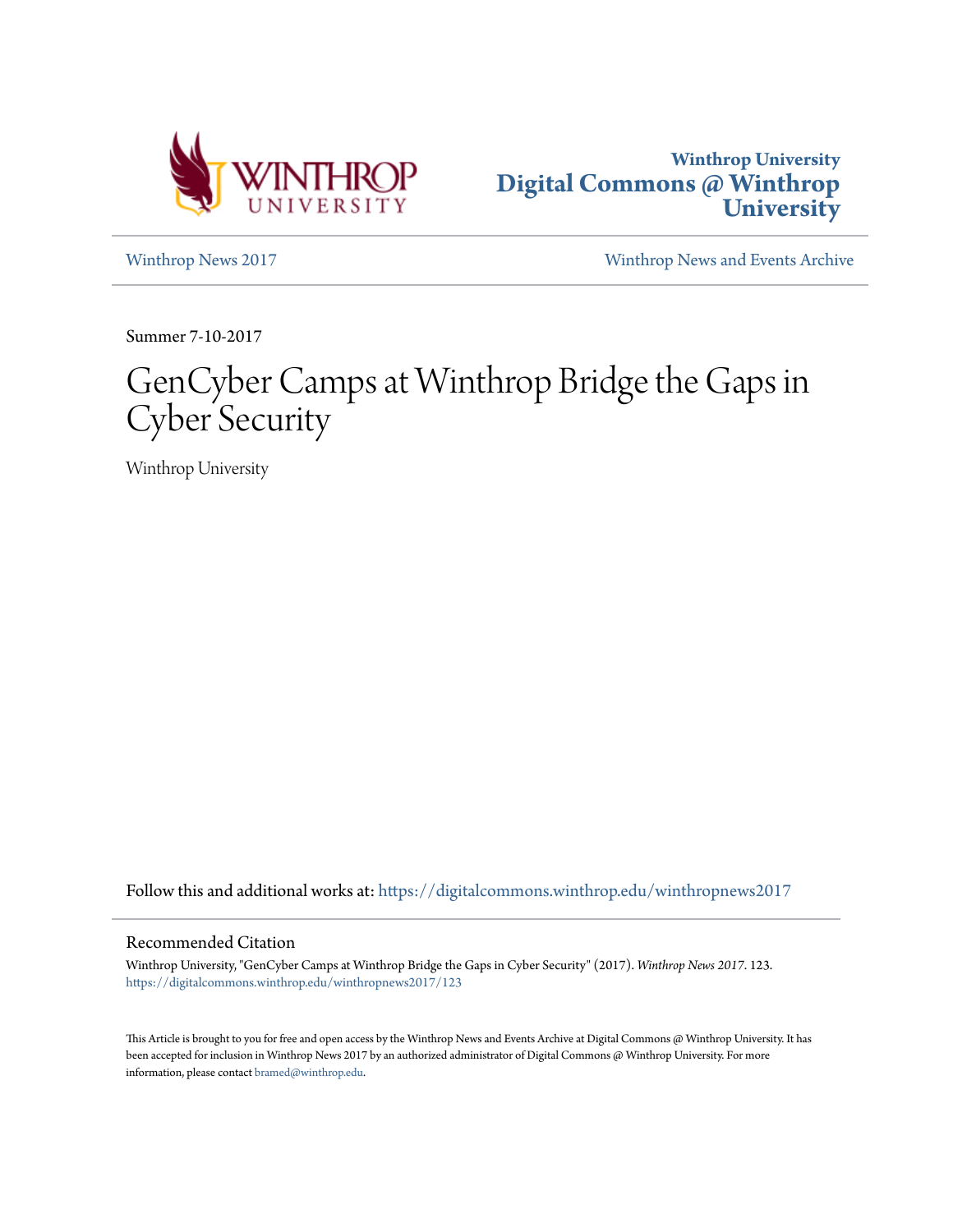EMAIL WINGSPAN BLACKBOARD MAP SITE PEOPLE SAND A SITE PEOPLE

NTHRC UNIVERSITY

**AFFAIRS ATHLETICS GIVING**

07/10/2017

**ABOUT ADMISSIONS & AID ACADEMICS STUDENT**

All News Archives

RSS News Feeds

Winthrop in the News

**GenCyber Camps at Winthrop Bridge the Gaps in Cyber Security**

# **Quick Facts**

**Thirty teachers and 20 middle- and high-school** students spent a week each in the ITC engaging in activities geared toward demystifying the cyber security profession.

 $\blacksquare$  This was the first time Winthrop hosted a camp like this, thanks to more than \$117,000 in grants from the National Security Agency and the National Science Fund.



Student group

ROCK HILL, SOUTH CAROLINA — According to the Information Systems Audit and Control Association (ISACA), a nonprofit information security advocacy group, one of the fastest-growing jobs in the world is cyber security. However, the group estimates there will be a shortage of professionals in this field by 2019.

Winthrop University helped address that shortage this summer at the **GenCyber Student Teacher Camps**, hosted in the Richard W. Riley College of Education's Instructional Technology Center (ITC). Thirty teachers and 20 middle- and highschool students spent a week each in the ITC engaging in activities geared toward demystifying the cyber security profession.

"The goal was to educate people about cyber security and to motivate students to think about careers in cyber security," said Marguerite Doman, assistant professor of computer science.

This was the first time Winthrop hosted a camp like this, thanks to **more than \$117,000 in grants from the National Security Agency and the National Science Fund**. This included a \$100 stipend for participating teachers. An expert with S.C. Cyber suggested to Doman that Winthrop go for the grants and host a GenCyber camp.

"We thought, 'Winthrop is a good fit,'" Doman said. "We have a strong College of Education, and we're all about educating teachers. We could make that education come to them."

Participants started their mornings with warm-ups and a review of their goals. The rest of the day's schedule included guest speakers, hands-on activities, games, presentations, breakout sessions in which they had to solve puzzles involving computer issues, daily reflections, help with curriculum development and more.

Kelly Hiatt, a computer teacher at Rawlinson Middle School, said she's always looking for new ways to teach and new ideas for her classes. The GenCyber camp fit the bill.

"The instruction and everything is so good," she said. "You never come in and sit down and say, 'Oh great, what are we going to do today?' It's instructional and fun. It's the way you look to teach, and I

**O** SHARE 「验費」